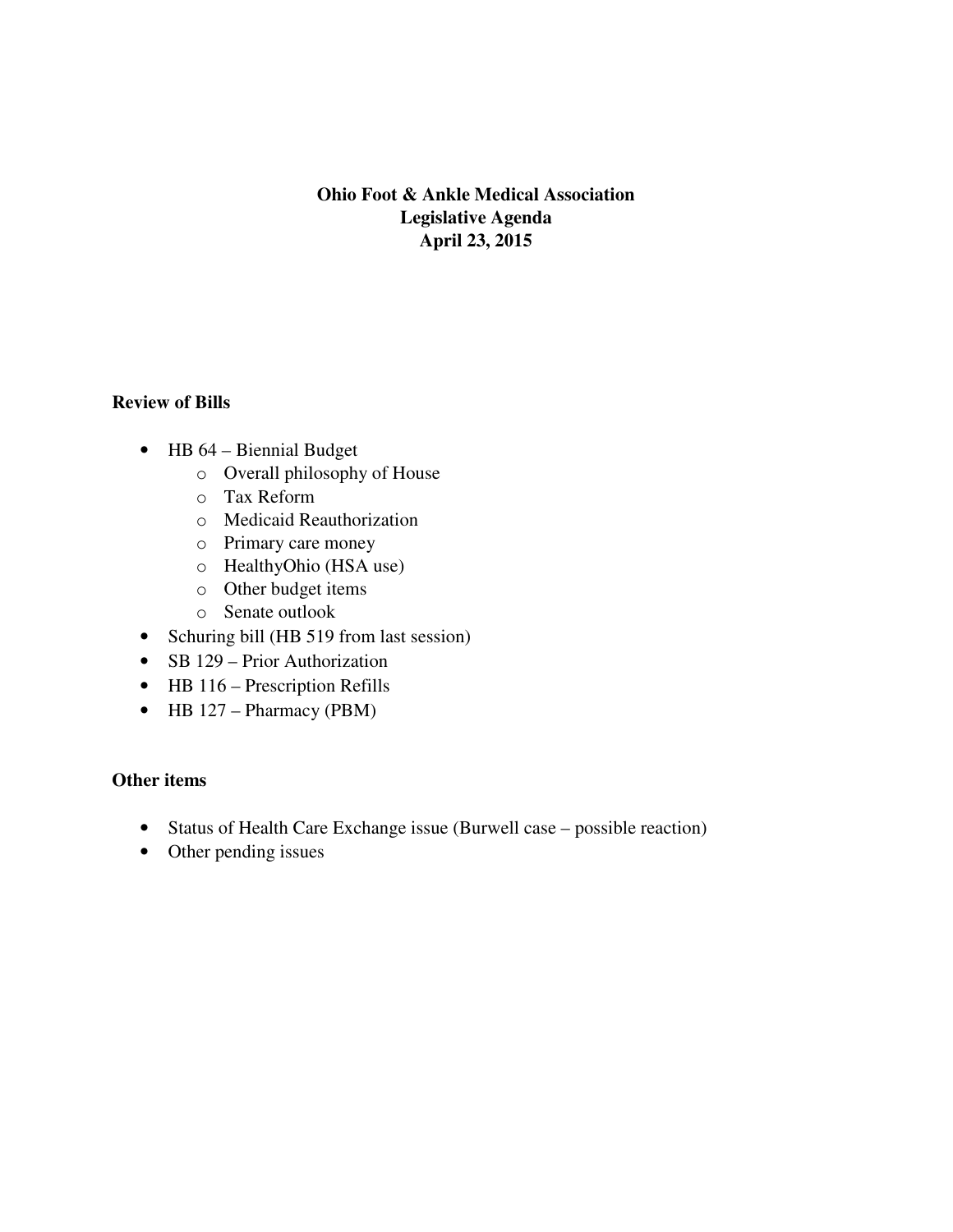#### **Ohio Foot and Ankle Association 131st GA – Bill Tracking April 23, 2015**

### *House Bills:*

**HB 33 MEDICAL CANNABIS** (Retherford, W., Rogers, J.) To authorize for persons diagnosed with seizure disorders certain uses of cannabidiol and other drugs or substances derived from cannabis.

**HB 34 HEALTH CARE COMPACT** (Retherford, W., Boose, T.) To enter into the Health Care Compact.

**HB 40 MEDICAL BOARD** (Gonzales, A., Dever, J.) To authorize the State Medical Board to impose fines rather than licensing suspensions for failure to comply with continuing education requirements, to authorize the Board to impose fines in addition to other actions it may take for violations of the laws it administers, and to authorize the Board to impose additional conditions for restoration of certain certificates to practice.

**HB 52 BWC BUDGET** (Hackett, B.) To make changes to the Workers' Compensation Law, to make appropriations for the Bureau of Workers' Compensation for the biennium beginning July 1, 2015 and ending June 30, 2017, and to provide authorization and conditions for the operation of the Bureau's programs.

**HB 64 BIENNIAL BUDGET** (Smith, R.) To make operating appropriations for the biennium beginning July 1, 2015, and ending June 30, 2017, and to provide authorization and conditions for the operation of state programs.

**HB 67 MEDICAL GRANTS** (Ramos, D.) To create the Frances Lewandowski Memorial Medical Research Fund and the Medical University Research Reserve Fund to provide grants to public medical schools for research on terminal, chronic or currently incurable diseases, to require the General Assembly annually to appropriate for those grants an amount equal to not less than one-tenth of one percent of total prior year General Revenue Fund appropriations, and to make an appropriation.

**HB 96 PRESCRIPTIONS** (Pelanda, D., Bishoff, H.) To authorize a person not otherwise authorized to do so to administer certain drugs pursuant to delegation by an advanced practice registered nurse who holds a certificate to prescribe.

**HB 109 HEALTH BENEFIT EXCHANGE** (Stinziano, M., Antonio, N.) To create the Ohio Health Benefit Exchange.

**HB 116 PRESCRIPTION REFILLS** (Brown, T., Ginter, T.) To provide for partial drug prescription refills for the purpose of synchronizing multiple prescriptions for one patient

**HB 127 PHARMACY BENEFIT MANAGERS** (Brown, T., Cera, J.) To regulate pharmacy benefit managers.

**HB 157 HEALTH INSURANCE** (Butler, J., Johnson, T.) To revise the laws governing health insurance coverage, medical malpractice claims, the Medicaid program, health care provider discipline, and required and permitted health care provider disclosures; and to create the Nonstandard Multiple Employer Welfare Arrangement Program and to terminate that program after five years.